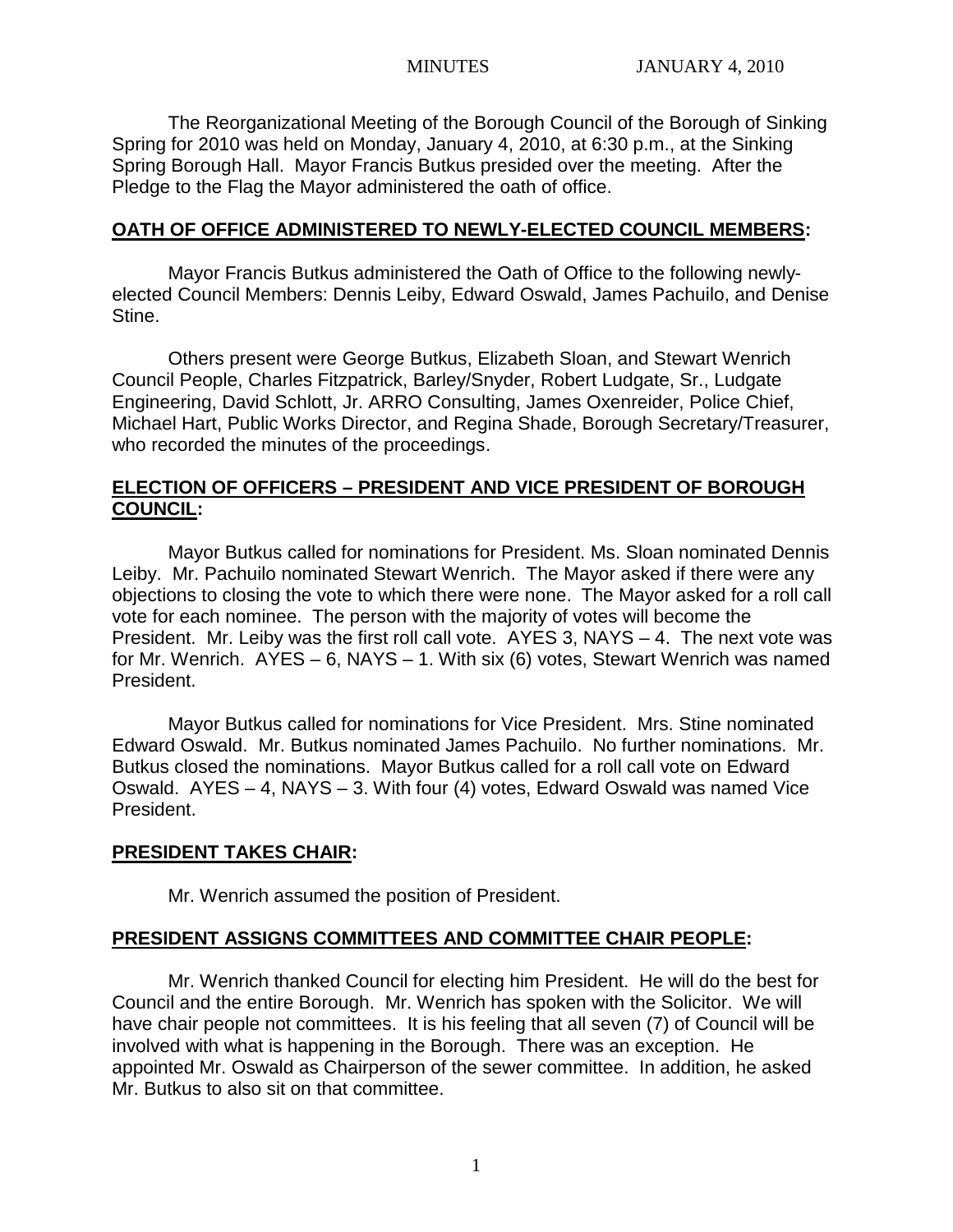#### **PRESIDENT ASSIGNS COMMITTEES AND COMMITTEE CHAIR PEOPLE (cont'd):**

Ms. Sloan was reappointed as Chair of the Library Committee. This person serves as President of the Library Board. Ms. Sloan agreed.

Mr. Leiby was appointed as the Borough representative to the West Side Emergency Management Agency.

Mr. Pachuilo was appointed to the Western Berks Fire Department with Mr. Oswald as his backup. Ms. Sloan questioned how this will affect her as being a trustee. Mr. Fitzpatrick stated she would no longer be a trustee representing the Borough. They will need to take action at their next meeting.

## **REAPPOINTMENT OF BOROUGH OFFICIALS:**

Mr. Oswald made a motion to reappoint everyone as mentioned on the agenda with Barley/Snyder being the Solicitor as opposed to Mr. Fitzpatrick who will be retiring; seconded by Mrs. Stine. Mr. Wenrich asked for a roll call vote. AYES – 4, NAYS -3 (Mr. Butkus, Ms. Sloan, and Mr. Leiby); motion carried.

The appointments are as follows:

- A. Secretary/Treasurer Regina M. Shade
- B. Solicitor Charles Fitzpatrick, Esquire
- C. Engineer Ludgate Engineering
- D. Sewer Engineer ARRO Consulting
- E. Zoning/Code Enforcement Officer Michael Hart
- F. Commercial Building Inspector Kraft Code Services
- G. Residential Building Inspector Michael Hart
- H. Commercial Plumbing Inspector Kraft Code Services
- I. Residential Plumbing Inspector Michael Hart
- J. Fire Marshal Paul Roth
- K. Sewer Enforcement Officer ARRO Consulting
- L. Vacancy Board Chairman Michael Hart

## **REAPPOINTMENT OF VOLUNTEER BOARD MEMBERS:**

Zoning Hearing Board – (3 Year Term) – Steven Gass Diane Yarger Paul Roth Michael Siminski

Mr. Butkus made a motion to appoint all four (4) members; seconded by Mr. Oswald. AYES – 7, NAYS – 0; motion carried.